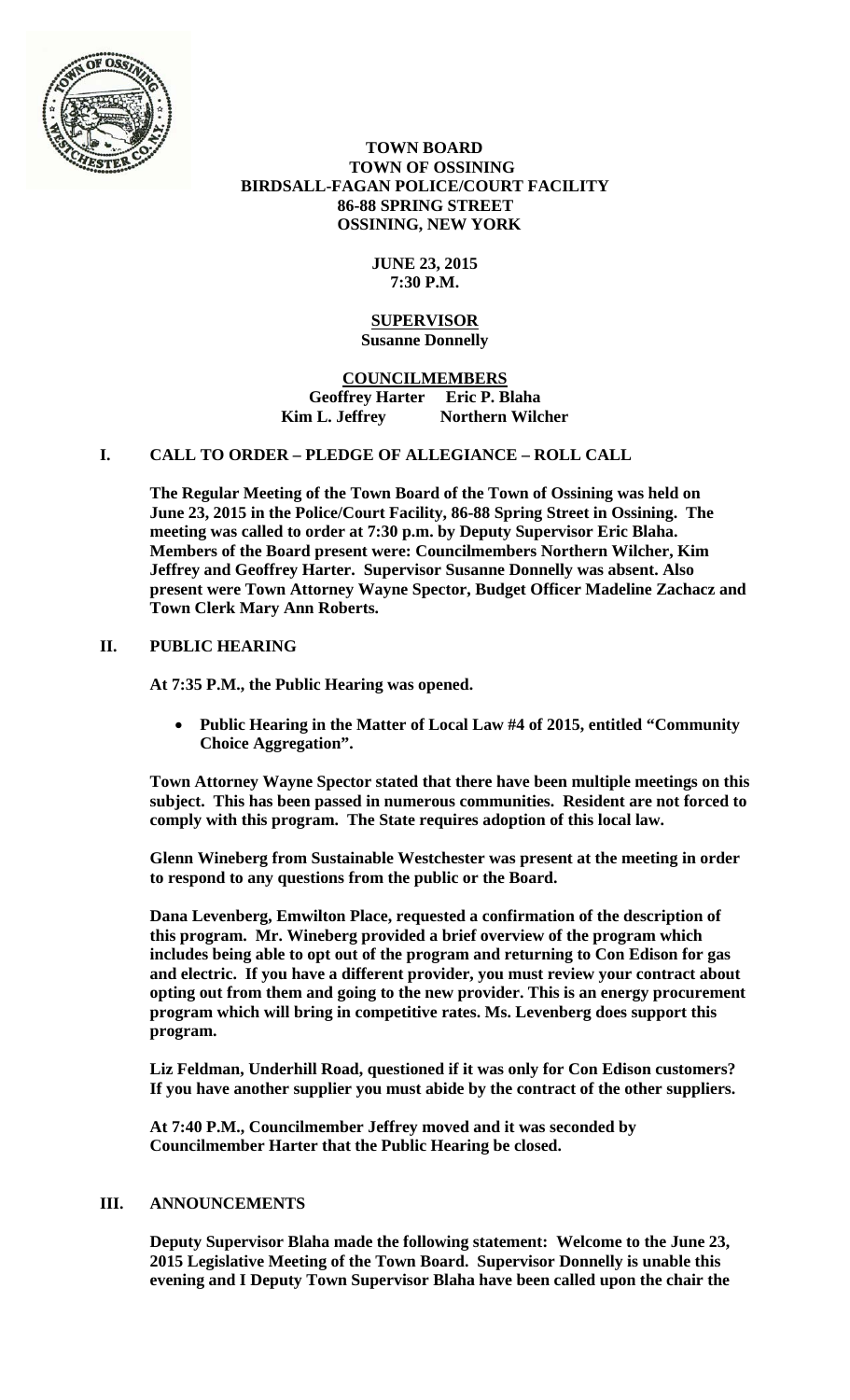**meeting. It is a great honor and privilege to service the Town and this Community and to conduct this meeting. I will now review the proposed resolutions as follows: Resolution B (Voucher Detail Report): This report is on the Town's website. You are welcome to review the Town's day-to-day expenditures. Resolution C (Call for a Public Hearing on Revisions to 2002 Town of Ossining Comprehensive Plan). The Town's Comprehensive Plan is intended to be a fluid document that evolves over time with the changing and growing needs of our community. With the expert assistance of the Town's Planning Consultant David Stolman, and with feedback from community members, our Town Board members have participated in numerous meetings and revisited many sections of the Plan. Please review proposed revisions to the Town's comprehensive Plan on the Town's Website and join us at the upcoming Public Hearing to share your thoughts. Resolution D (Authorizes Establishment of a Capital Project to Finance Street Paving in the Town of Ossining in 2015). Highway Superintendent Michael G. O'Connor, in consultation with outside road experts assessed conditions of Town roads and created a comprehensive list of road most need in repair. This Board remains focused on maintaining and improving Town infrastructure. In the case of road repairs and repaving, the funds dedicated to this Paving Project in 2015 will not only enhance the driving experience in our Town, but is also reduces wear and tear on Town Vehicles, and your vehicles, saving money and inconvenience; and most importantly, newly paved roads and newly lined roads will improve the safety of our residents and guests. Resolution E (Proposed Local Laws #5 through #9 of 2015: Referral to Town Planning Board) Is specifically updating local laws regarding amending tree protection; amending wetlands protections; amending steep slope protection and providing higher levels of notice to neighbors of proposed planning changes. To enhance Ossining we should "Think Globally, Act Locally!" Therefore, these proposed amendments to the Town's local laws to hand-in-hand with the careful review of the Town's Comprehensive Plan described above. We thank Town Attorney Wayne Spector and Town Planning Consultant David Stolman. Tonight we will refer these proposed new laws to the Town Planning Board for review and comments. These local laws put into action environmental protections that address the ever increasing public awareness, of how our human activities can harm the natural world around us if not handled with care. By adding protections for trees, wetlands and steep slopes, and enhancing notice to neighbors of possible disturbances of these natural resources, we not only preserve the natural features that make Ossining a unique and special place to live, which of course is very important, but we also collectively do our to minimize and even reduce the burdens on our global environment. Resolutions F and G (Finance – Audit – Town of Ossining 2014) and (Town Court – Audit 2014) which are verifications of distribution and consideration of the Financial Audit of the Town for 2014 as well as the Town Court Audit for 2014. Our auditors once again have given the Town a very positive report on the financial condition of the Town. We the Town Board budget responsibly, in large part thanks to the diligent efforts by our Town Budget Director Madeline Zachacz. Thanks Maddi. The Town's expenditures are allocated with precision and carefully monitored by the Department heads. We could not continue to provide excellent services to Town residents without proper budgeting and careful spending by our Department heads. In light of this year's favorable audit report 2014 we thank our Comptroller Tom Warren , Dale Ferreira and staff; Town Clerk Mary Ann Roberts and her staff; our Tax Assessor Fernando Gonzalez and his staff; our Receiver of Taxes Gloria Fried and her staff; our Superintendent of Highways Michael G. O'Connor and his staff' our Building Department led by John Hamilton and his staff including Planning Secretary Sandy Annelli; our Parks and Recreation Department led by Foreman Mario Velardo and Chris Soi for Town and Parks; our Town Court with Chief Justice Nancy Koba; Justices John Fried and Michael Tawil and the amazing court staff with Ann Malone. We also thank Senior Nutrition Department Kathy Asaro. Thanks are also extended to our Town Attorney Wayne Spector, Deputy Town Attorney Mark Reisman and their staff who strategies in the 17/20 dispute led to a successful conclusion of a lawsuit by the Village of Briarcliff Manor and saved tens of thousands of dollars in legal fees. Due to State mandated tax obligations our Town Department Heads are continuously challenged to find efficiencies to reduce spending. With their persistent commitment to reduce costs we are able to increase**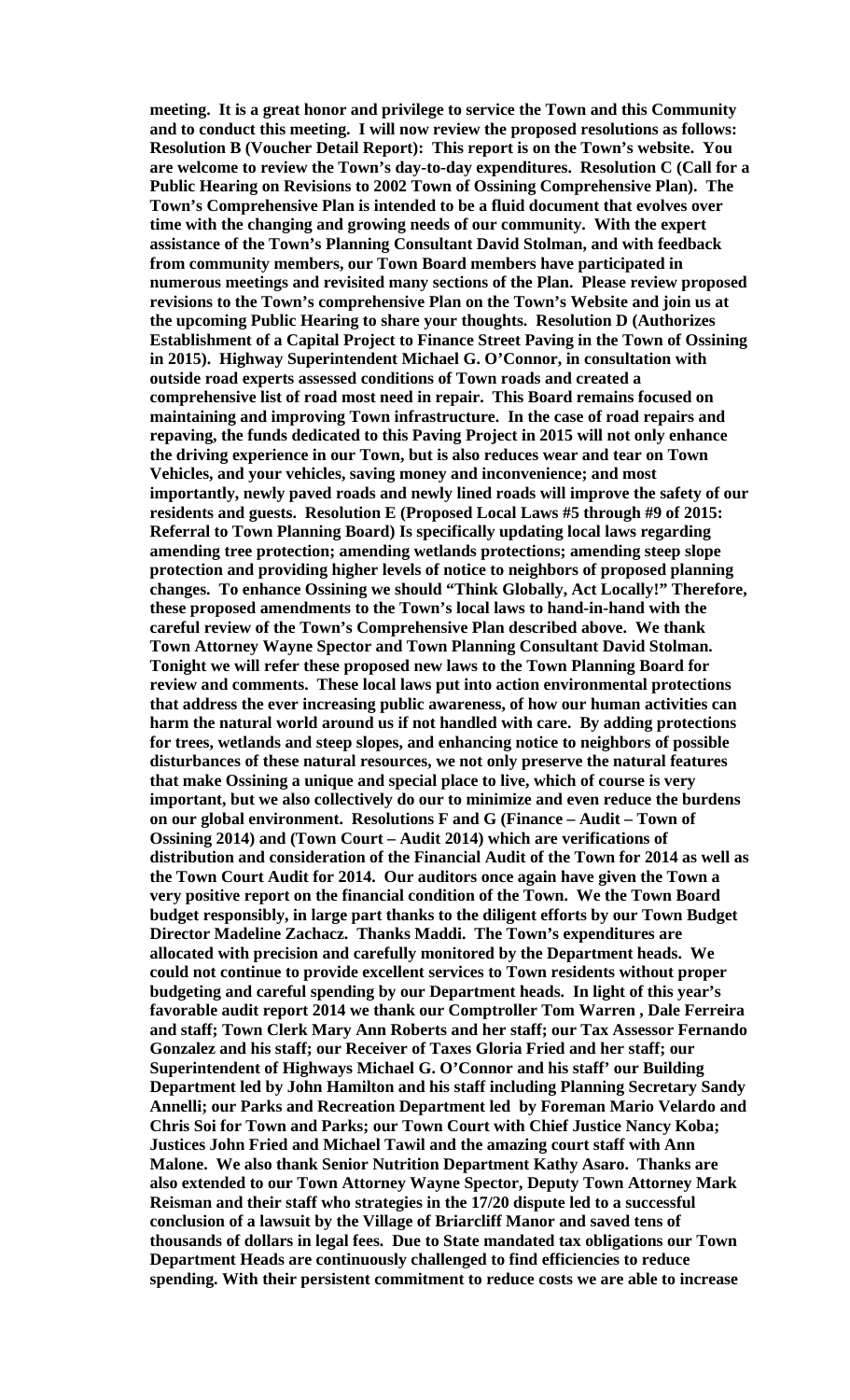**and enhance existing services to our residents. They continue to rise to the occasion. This has been proven by the audit that shows another year of increased fund balance by hundreds of thousands of dollars. In sum, The Town's Independent Auditors have verified that your hard earned tax dollars are hard at work.** 

## **IV. PUBLIC COMMENT ON AGENDA ITEMS**

## **V. BOARD RESOLUTIONS**

#### **A. Approval of Minutes-Regular Meeting**

**Councilmember Wilcher moved and it was seconded by Councilmember Jeffrey that the following be approved:** 

**Resolved, that the Town Board of the Town of Ossining hereby approves the June 9, 2015, Minutes of the Regular Meeting as presented.** 

#### **Motion Carried: Unanimously**

#### **B. Approval of Voucher Detail Report**

**Councilmember Harter moved and it was seconded by Councilmember Wilcher that the following be approved:** 

**Resolved, that the Town Board of the Town of Ossining hereby approves the Voucher Detail Report dated June 23, 2015 in the amount of \$188,860.61.**

 **Motion Carried: Unanimously** 

#### **C. Calling for a Public Hearing in the matter of Revisions to the 2002 Town of Ossining Comprehensive Plan**

**Councilmember Jeffrey moved and it was seconded by Councilmember Wilcher that the following be approved:** 

**Resolved, that the Town Board of the Town of Ossining hereby calls for a Public Hearing to be held on Tuesday, July 14th, 2015 at 7:30 p.m. in the Police/Court facility, 86-88 Spring Street in Ossining, in the matter of the Revisions to the 2002 Town of Ossining Comprehensive Plan.** 

 **Motion Carried: Unanimously** 

## **D. Finance- Capital Project #2015-2193 "2015 Street Paving Project 2193"**

**Councilmember Harter moved and it was seconded by Councilmember Jeffrey that the following be approved:** 

**Resolved, that the Town Board of the Town of Ossining hereby authorizes establishment of Capital Project #2015-2193, entitled "2015 Street Paving Project 2193" in the amount of \$448,430, to be funded by CHIPS funding, Contingency and Highway Funds.** 

# **Motion Carried: Unanimously**

## **E. Proposed Local Laws #5 through #9 of 2015: Referral to Town Planning Board**

**Councilmember Wilcher moved and it was seconded by Councilmember Jeffrey that the following be approved:** 

**Whereas, the Town of Ossining and its residents have participated in a series of meetings regarding the 2002 Adopted Comprehensive Plans and have suggested**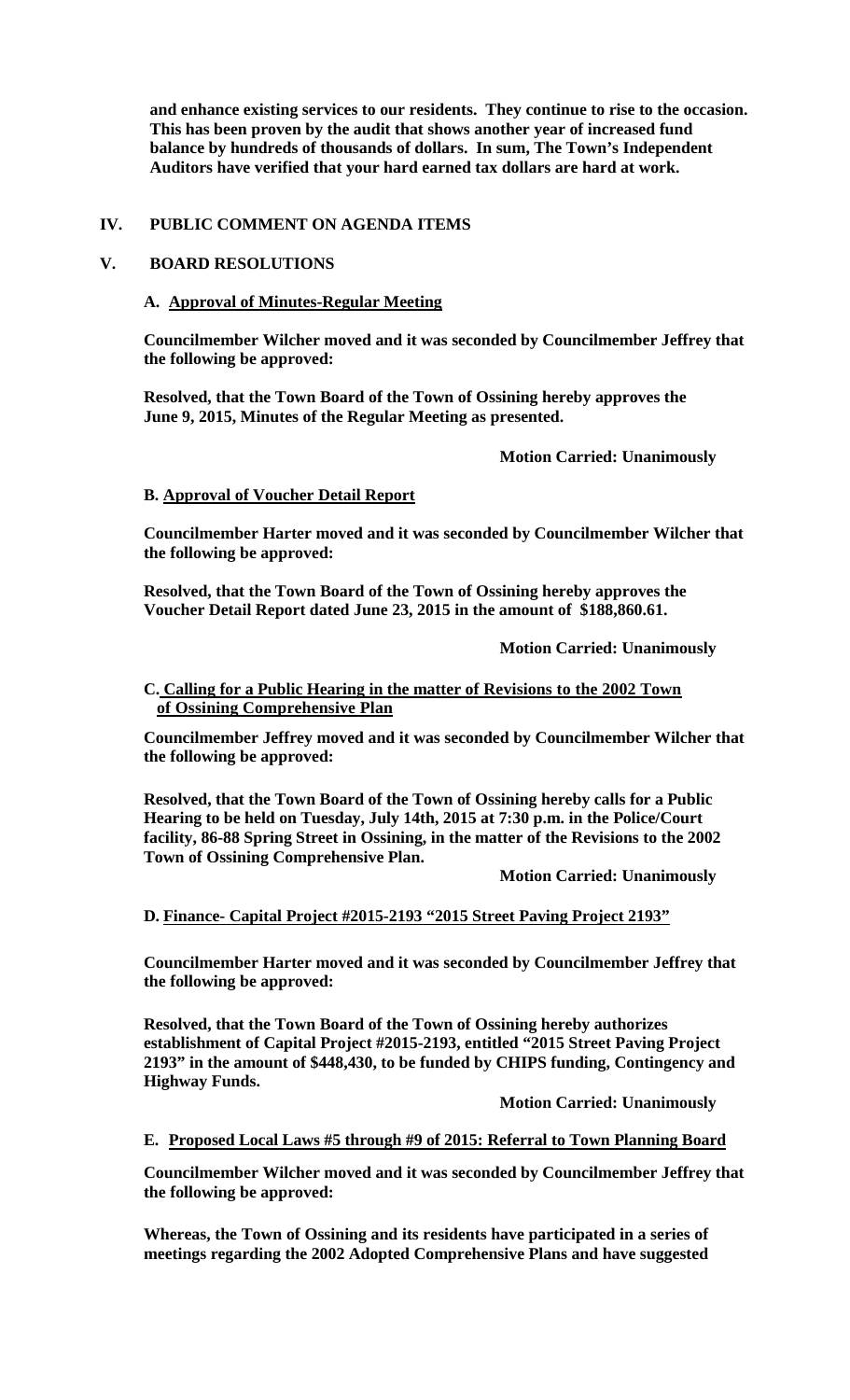**some changes and additions to the Town Code to support those recommendations; and**

**Whereas, these revisions have been vetted by the Town's engineering consultant and the Town Attorney;**

**Therefore be it Resolved that the Town Board hereby refers the drafts of the following Local Laws to the Town Planning Board for mandatory review and comments:** 

**Local Law #5 of 2015- Amending Notification Provisions of the Town Code Local Law #6 of 2015- Amending the Tree Protection Chapter of the Town Code** 

**Local Law #7 of 2015- Amending the Freshwater Wetlands, Watercourses and Water Bodies Protection Chapter of the Town Code** 

**Local Law #8 of 2015- Amending the Steep Slope Protection Chapter of the Town Code** 

**Local Law #9 of 2015- Amending the Subdivision of Land and Zoning Chapters of the Town Code** 

 **Motion Carried: Unanimously** 

### **F. Finance- Audit- Town of Ossining 2014**

**Councilmember Jeffrey moved and it was seconded by Councilmember Wilcher that the following be approved:** 

**RESOLVED, that the Town Board of the Town of Ossining hereby acknowledges that in accordance with Section 35 of the General Municipal Law, the 2014 Audit of the Town of Ossining Financial Statements and Supplementary Information has been distributed to and reviewed by the Town Board and said report shall be filed with the Office of the Town Clerk.** 

#### **Motion Carried: Unanimously**

#### **G. Town Court- Audit 2014**

**Councilmember Wilcher moved and it was seconded by Councilmember Harter that the following be approved:** 

**RESOLVED, that the Town Board of the Town of Ossining hereby acknowledges that in accordance with the Unified Court System's Action Plan for Justice Courts, the 2014 Audit of the Town of Ossining Justice Court was conducted as required and said Audit has been distributed to and reviewed by the Town Board of the Town of Ossining.**

#### **VI. CORRESPONDENCE TO BE RECEIVED AND FILED**

### **VII. MONTHLY REPORTS**

#### **VIII. VISITOR RECOGNITION**

**Bobby Williams, Spring Street, announced that it was a pleasure for him to be the Town Board Meeting. He has been out of circulation for a couple of years.** 

**Supervisor Donnelly prepared an announcement regarding the Capital Project for paving.** 

**Deputy Supervisor Eric Blaha's closing remarks are as follows: This past Saturday, down at the Hudson River, the Town dedicated the Boat Ramp at Louis Engel Park to Bryan J. Johnson. Bryan Johnson was a young Ossining resident who lost his life too early in a boating accident. His tragic loss hassled to legislation in Albany requiring boat operators to take courses in boating safety. At the dedication of the**